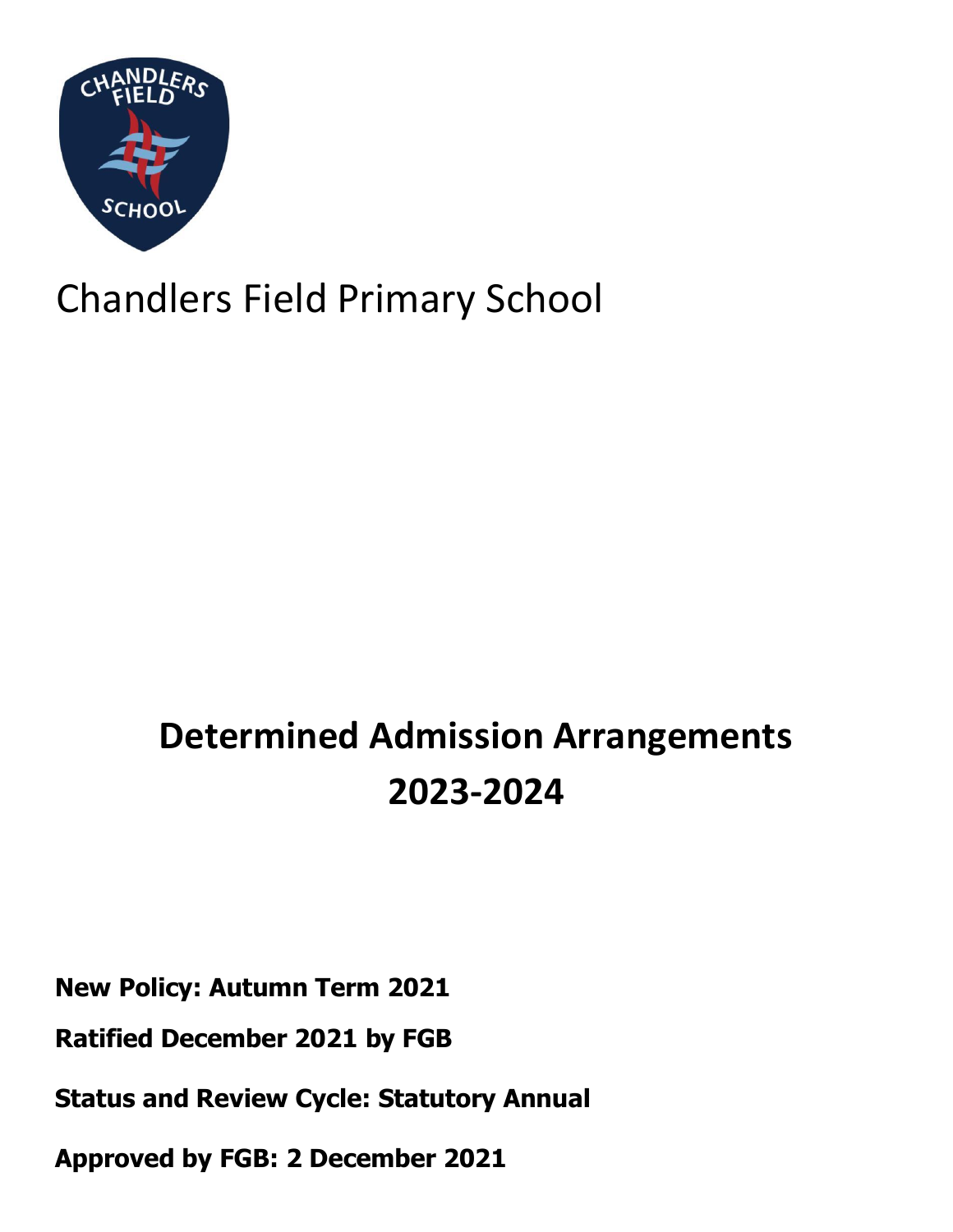This document sets out Chandlers Field Primary School's determined admission arrangements for September 2023.

The Published Admission Number (PAN) for Chandlers Field Primary School for 2023 admission is 60. Applications for admission at the normal intake time in September 2023 will be managed in accordance with Surrey's Co-ordinated Schemes on primary, secondary and in-year admissions. Applicants resident in Surrey should complete a Surrey LA Admission form or make an online request for admission via Surrey County Council's website. Residents of other LAs should make a request via their home LA stating their school preferences.

Places will be offered on the basis of the preferences that are shown on the application form. Parents will be asked to rank up to four preferences and these will be considered under an equal preference system.

Children with an Education, Health and Care Plan (EHCP) that names Chandlers Field Primary School will be allocated a place before other children are considered. In this way, the number of places available will be reduced by the number of children with an EHCP that have named the school.

In line with Surrey's Scheme, Chandlers Field has a single intake into Reception. All children whose dates of birth fall between 1 September 2018 and 31 August 2019 will be eligible to apply for a full-time place in Reception for September 2023. Applicants may defer their child's entry to Reception until later in the school year, but this will not be agreed beyond the beginning of the term after the child's fifth birthday, nor beyond the beginning of the final term of the academic year for which the offer was made. Applicants may also arrange for their child to start part time until their child reaches statutory school age.

When Chandlers Field Primary School is over-subscribed for any year group, applications for entry in 2023-2024 will be ranked in the following order:

#### **First Priority: Looked After and Previously Looked After Children**

Looked after and previously looked after children will be considered to be:

- children who are in the care of a local authority or provided with accommodation by a local authority in accordance with Section 22 of the Children Act 1989, e.g. fostered or living in a children's home, at the time an application for a school is made; and
- children who have previously been in the care of a local authority or provided with accommodation by a local authority in accordance with Section 22 of the Children Act 1989 and who have left that care through adoption, a child arrangements order (in accordance with Section 8 of the Children Act 1989 and as amended by the Children and Families Act 2014) or special guardianship order (in accordance with Section 14A of the Children Act 1989).
- children who appear (to the admission authority) to have been in state care outside of England and ceased to be in state care as a result of being adopted. A child will be regarded as having been in state care outside of England if they were accommodated by a public authority, a religious organisation or any other provider of care whose sole purpose is to benefit society. The parent/carer will need to provide evidence to demonstrate that the child was in state care outside of England and left that care as a result of being adopted.

Places will be allocated under this criterion when places are first offered at a school and the local authority may also ask schools to admit over their published admission number at other times under this criterion.

#### **Second Priority: Exceptional Social/Medical Needs**

Places may be allocated under this criterion when places are first offered at a school and the local authority may also ask schools to admit over their published admission number at other times under this criterion.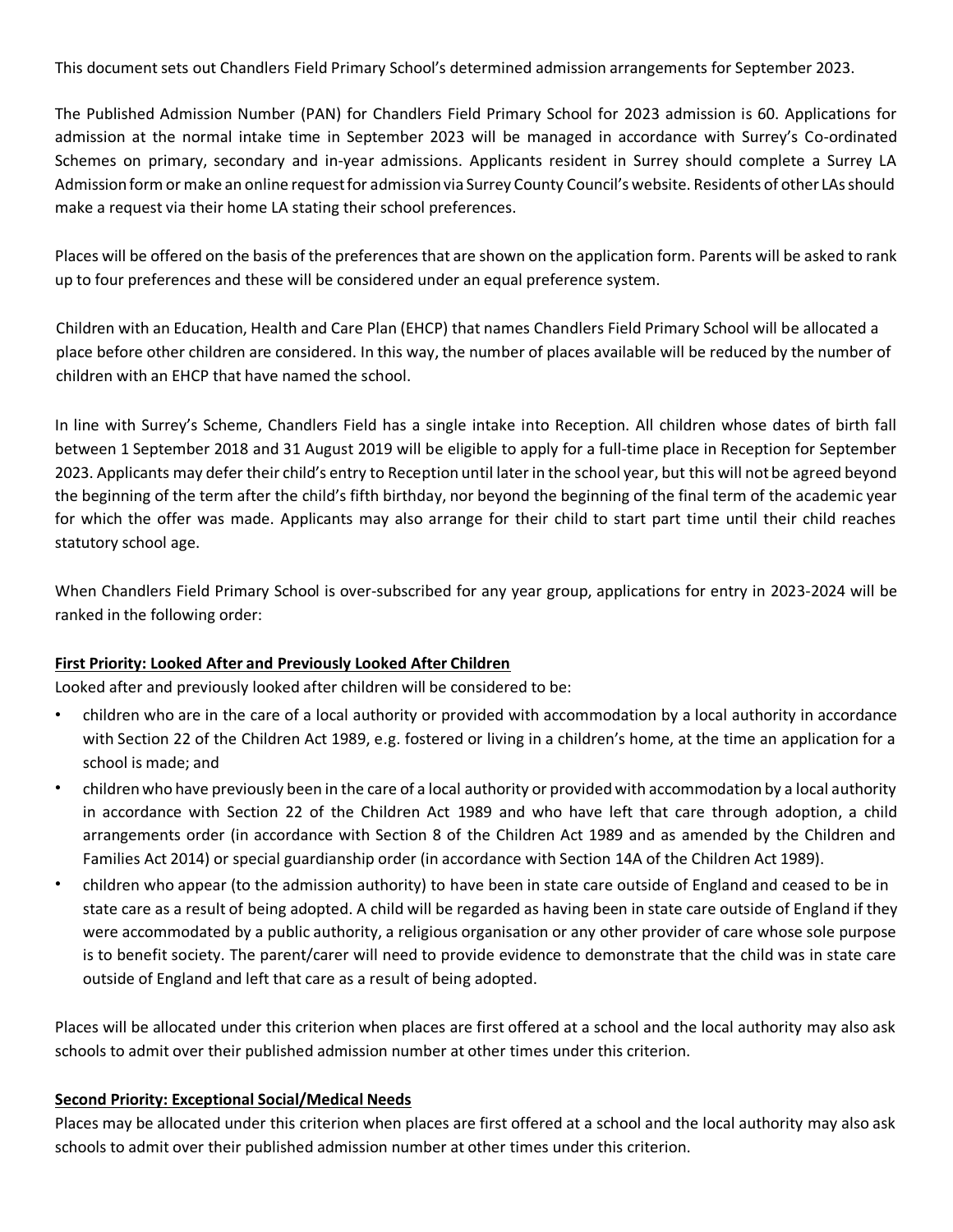Occasionally there will be a very small number of children for whom exceptional social or medical circumstances apply which will warrant a placement at Chandlers Field Primary School. The exceptional social or medical circumstances might relate to either the child or the parent/carer. Supporting evidence from a professional is required such as a doctor and/or consultant for medical cases or a social worker, health visitor, housing officer, the police or probation officer for other social circumstances. This evidence must confirm the circumstances of the case and must set out why the child should attend and why no other school could meet the child's needs.

Providing evidence does not guarantee that a child will be given priority at Chandlers Field Primary School and in each case a decision will be made based on the merits of the case and whether the evidence demonstrates that a placement should be made at Chandlers Field Primary School above any other.

Common medical conditions and allergies can usually be supported in all mainstream schools, therefore priority under a school's exceptional medical criterion would not normally be given for these.

In addition, routine childminding arrangements would not normally be considered to be an exceptional social reason for placement at a particular school.

# **Third Priority: Siblings**

A sibling will be considered to be a brother or sister (thatis, another child of the same parents, whether living at the same address or not), a half-brother or half-sister or a step-brother or step-sister or an adoptive or foster sibling, living as part of the same family unit at the same address.

A child will be given sibling priority if they have a sibling on roll and thatsibling is still expected to be on roll at the time of the child's admission. This applies at initial allocation of places and when prioritising the waiting list.

#### **Fourth priority: Nearest School**

If within this category there are more applicants than places available, any remaining places will be offered to applicants who meet this criterion on the basis of proximity of the child's home address to the school

#### **Fifth priority: Any other Applicant**

Remaining places will be offered on the basis of nearness to Chandlers Field Primary School measured in a straight line from the address point of the pupil's house, as set by ordnance survey to the nearest school gate for pupils to use.

#### **Tie breaker**

Where two or more children share a priority for a place, e.g. where two children live equidistant from a school random allocation will be used to determine which child should be given priority.

In the case of multiple births, where children have equal priority for a place, Surrey County Council will use random allocation to determine which child should be given priority. If after the allocation one or more places can be offered but there are not sufficient places for all of them, each child will be offered a place.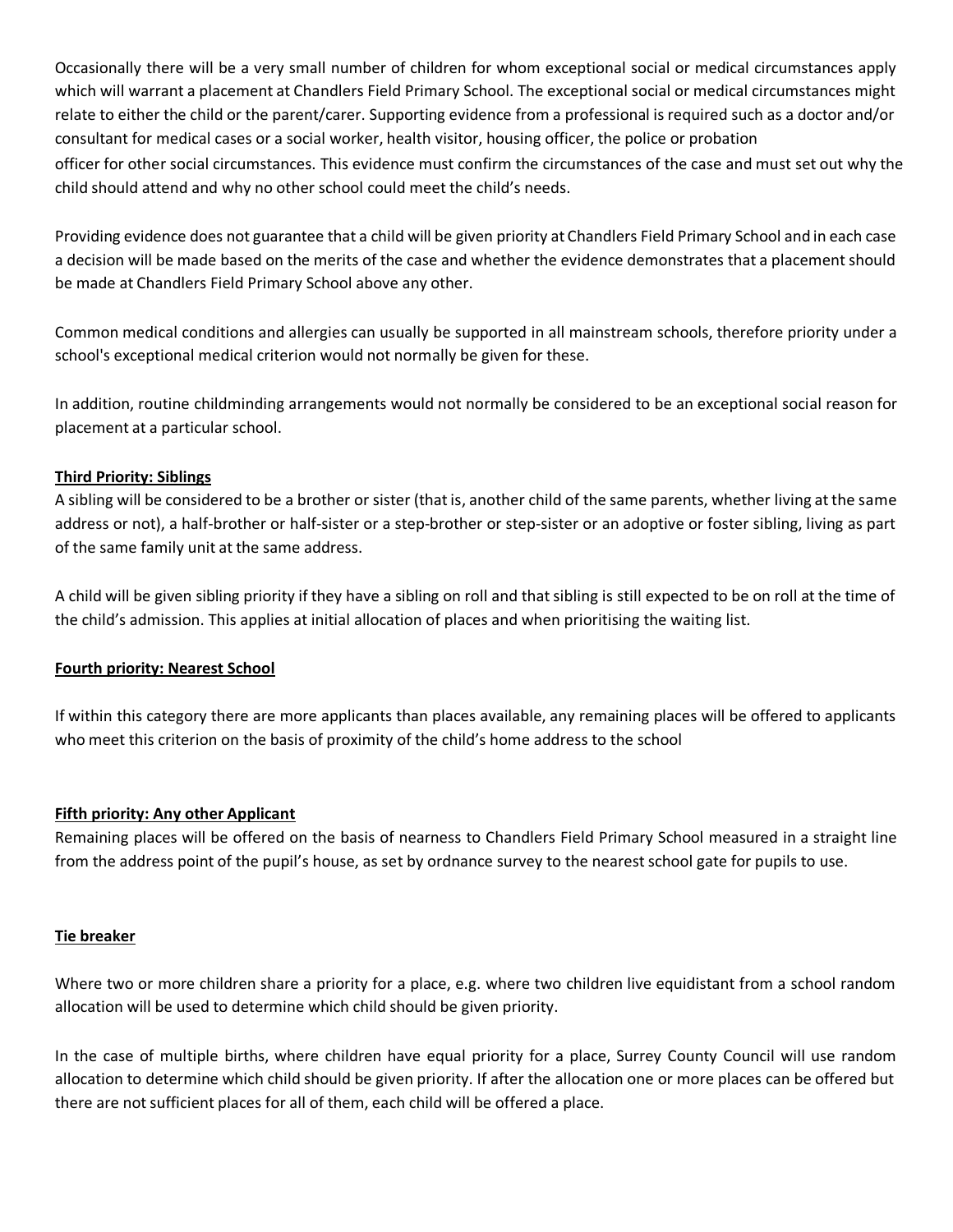# **Home Address**

Where the child is subject to a child arrangements order and that order stipulates that the child will live with one parent or carer more than the other, the address to be used will be the one where the child is expected to live for the majority of the time. For other children, the address to be used will be the address where the child lives the majority of the time. In other cases, where the child spends an equal time between their parents or carers, it will be up to the parent or carers to agree which address to use. Where a child spends their time equally between their parents or carers and they cannot agree on who should make the application, Chandlers Field Primary School will accept an application from the parent or carer who is registered for child benefit. If neither parentis registered for child benefit we will accept the application from the parent or carer whose address is registered with the child's current school or nursery.

Chandlers Field Primary School will not generally accept a temporary address if the main carer of the child still possesses a property that has previously been used as a home address, nor will the school accept a temporary addressif itis believed to be used solely or mainly to obtain a school place when an alternative address is still available to that child. All distances will be measured by the computerised Geographical Information System maintained by Surrey's admissions team.

The address to be used for the initial allocation of places to Reception will be the child's address at the closing date for application. Changes of address may be considered in accordance with Surrey's coordinated scheme if there are exceptional reasons behind the change, such as if a family has just moved to the area.

The address to be used for waiting lists, after the initial allocation, will be the child's current address. Any offer of a place on the basis of address is conditional upon the child living atthe appropriate address on the relevant date. Applicants have a responsibility to notify the school of any change of address.

Within the admission arrangements the child's home address excludes any business or childminder's address and must be the child's normal place of residence. It also excludes any relative's address unless the child lives at that address as their normal place of residence.

# **The Admission of Children outside their Chronological Year Group**

Applicants may choose to seek a place outside their child's chronological (correct) year group. Decisions will be made on the basis of the circumstances of each case and what is in the best interests of the child concerned.

- Applicants who are applying for their child to have a decelerated entry to school, i.e. to start later than other children in their chronological age group, should initially apply for a school place in accordance with the deadlines that apply for their child's chronological age. If, in liaison with the Headteacher, the local authority agrees for the child to have a decelerated entry to a community or voluntary controlled school the place cannot be deferred and instead the applicant will be invited to apply again in the following year for the decelerated cohort.
- Applicants who are applying for their child to have an accelerated entry to school, i.e. to start earlier than other children in their chronological age group, must initially apply for a school place at the same time that other families are applying for that cohort. If, in liaison with the Headteacher, the local authority agrees for the child to have an accelerated entry to a community or voluntary controlled school, the application will be processed. If it is not agreed for the child to have an accelerated entry to a community or voluntary controlled school, the applicant will be invited to apply again in the following year for the correct cohort

Applicants must state clearly why they feel admission to a different year group is in the child's best interest and provide what evidence they have to support this. More information on educating children out of their chronological year group and the process for making such requests is available at [www.surreycc.gov.uk/admissions.](http://www.surreycc.gov.uk/admissions)